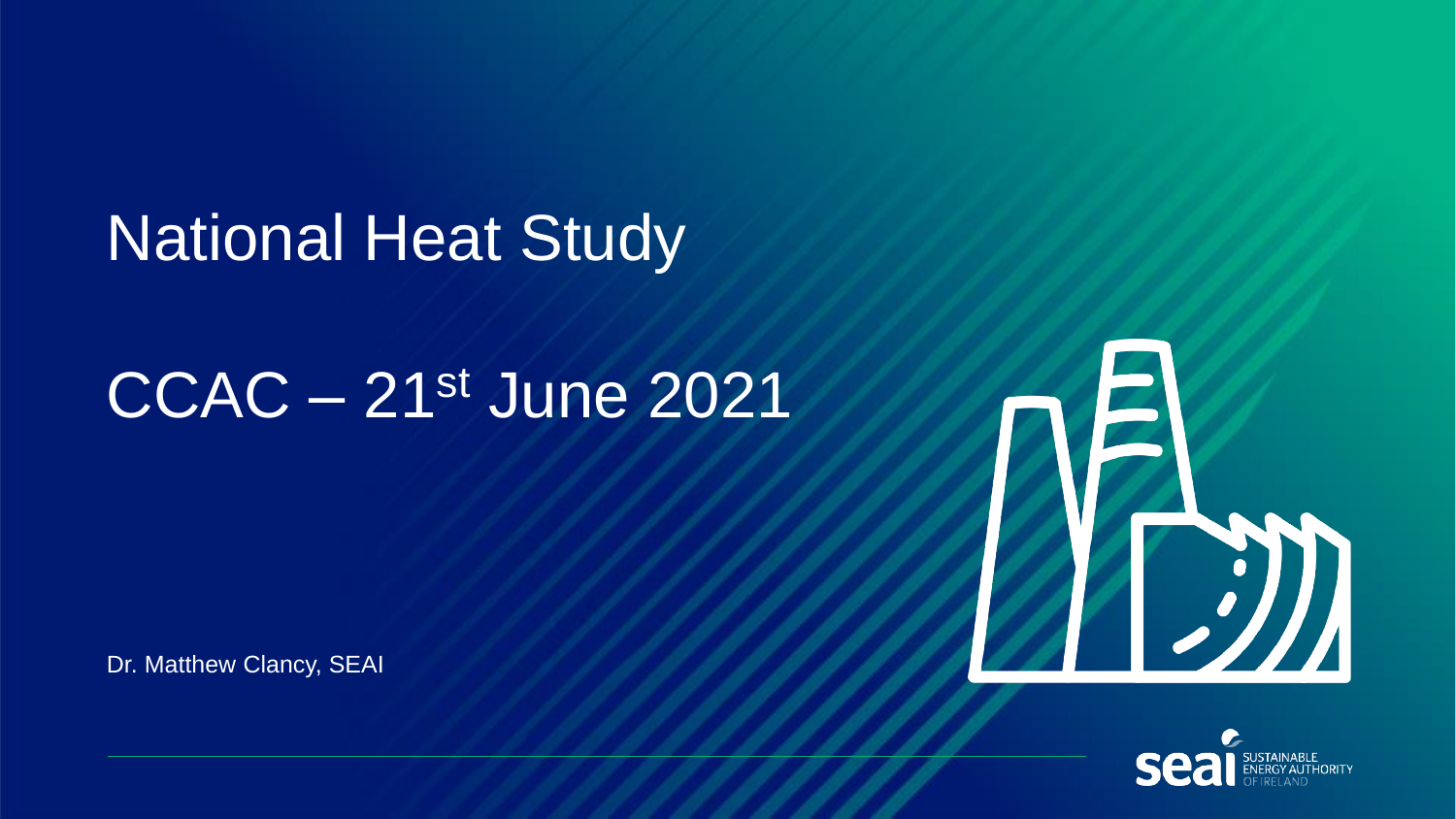### What are the project goals?

- To deliver a comprehensive assessment of the options to decarbonise the heating and cooling sectors in Ireland to 2050 by end of June 2021.
	- Develop a detailed understanding of heating and cooling demand in the residential, services and industrial sectors and the opportunities to reduce this.
	- Assess the potential and costs of the low-carbon technologies and fuels that can decarbonise heat generation.
	- Explore pathways for technology and fuel deployment to reach net-zero by 2050.
	- Understand the perspectives of various stakeholders and seek to include data and information from a wide range of sources in the analysis.
	- Understand how far current policy measure will take us and what additional policy effort may be required
- Provide detailed analysis and useful insights to policymakers, stakeholders, and the public.
	- Plan to publish series of 8 technical reports July to September
- Build capacity within SEAI to support further work on policy development.
	- NEMF tool least cost as well as policy and consumer simulation

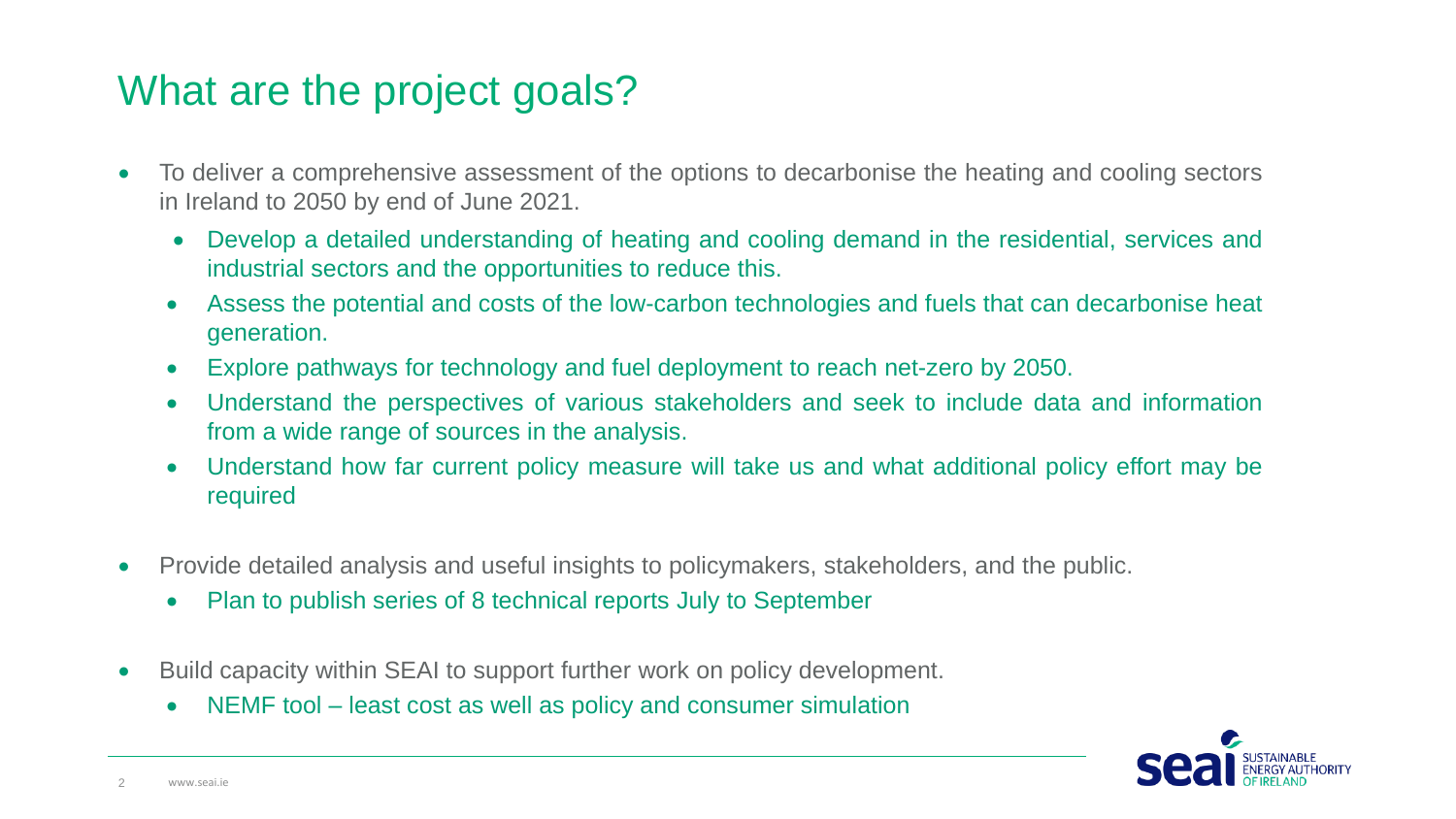### Project team – cross directorate expertise



Project lead: Dr. Matthew Clancy



Project secretariat: Ciaran Murphy



Heat sector data: Dr. Denis Dineen



Energy system modelling: Dr. Emer Dennehy







District heating:





Heat generation

technologies:

Paul Martin



Bioenergy: PJ McLoughlin



elementenergy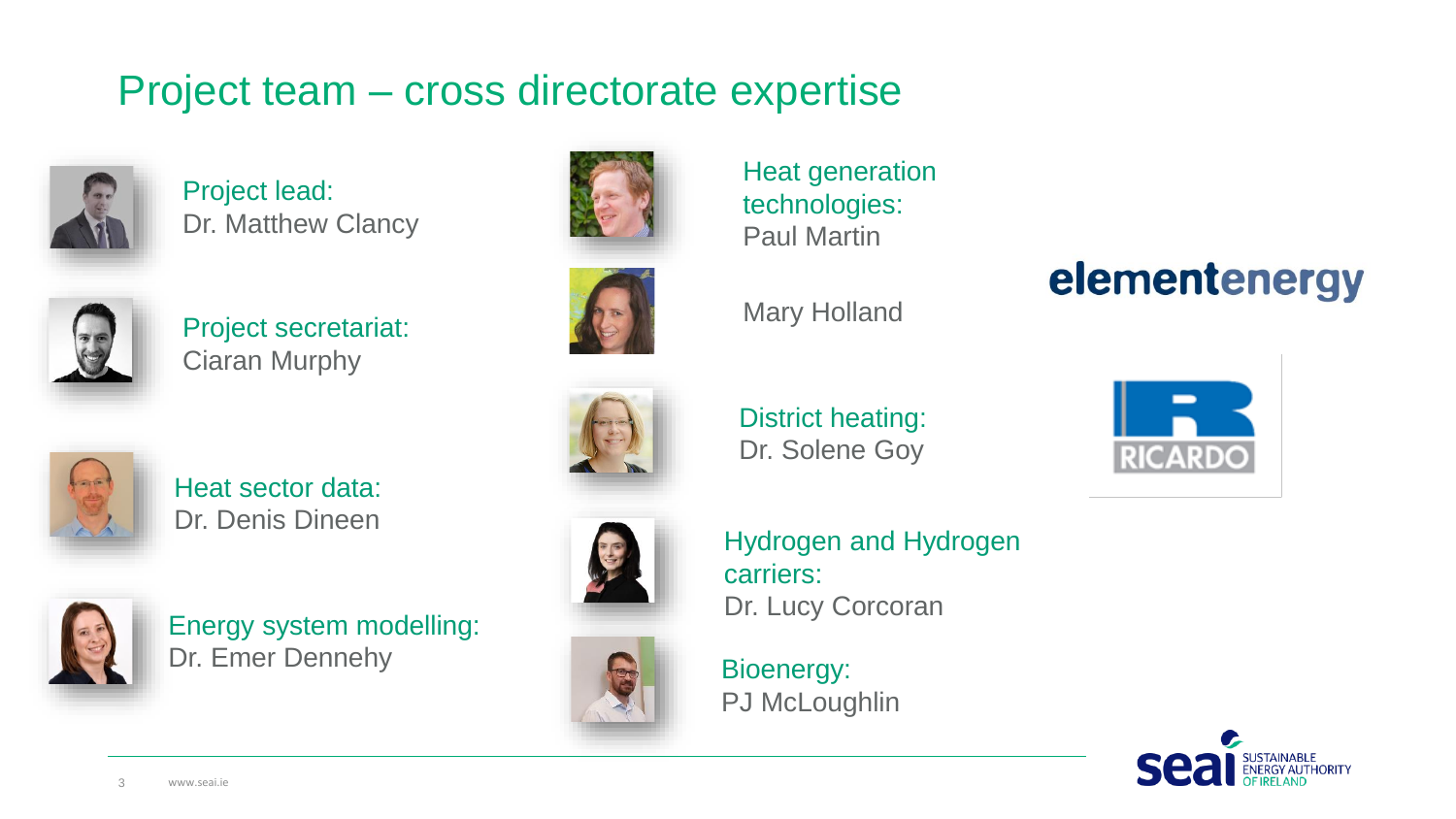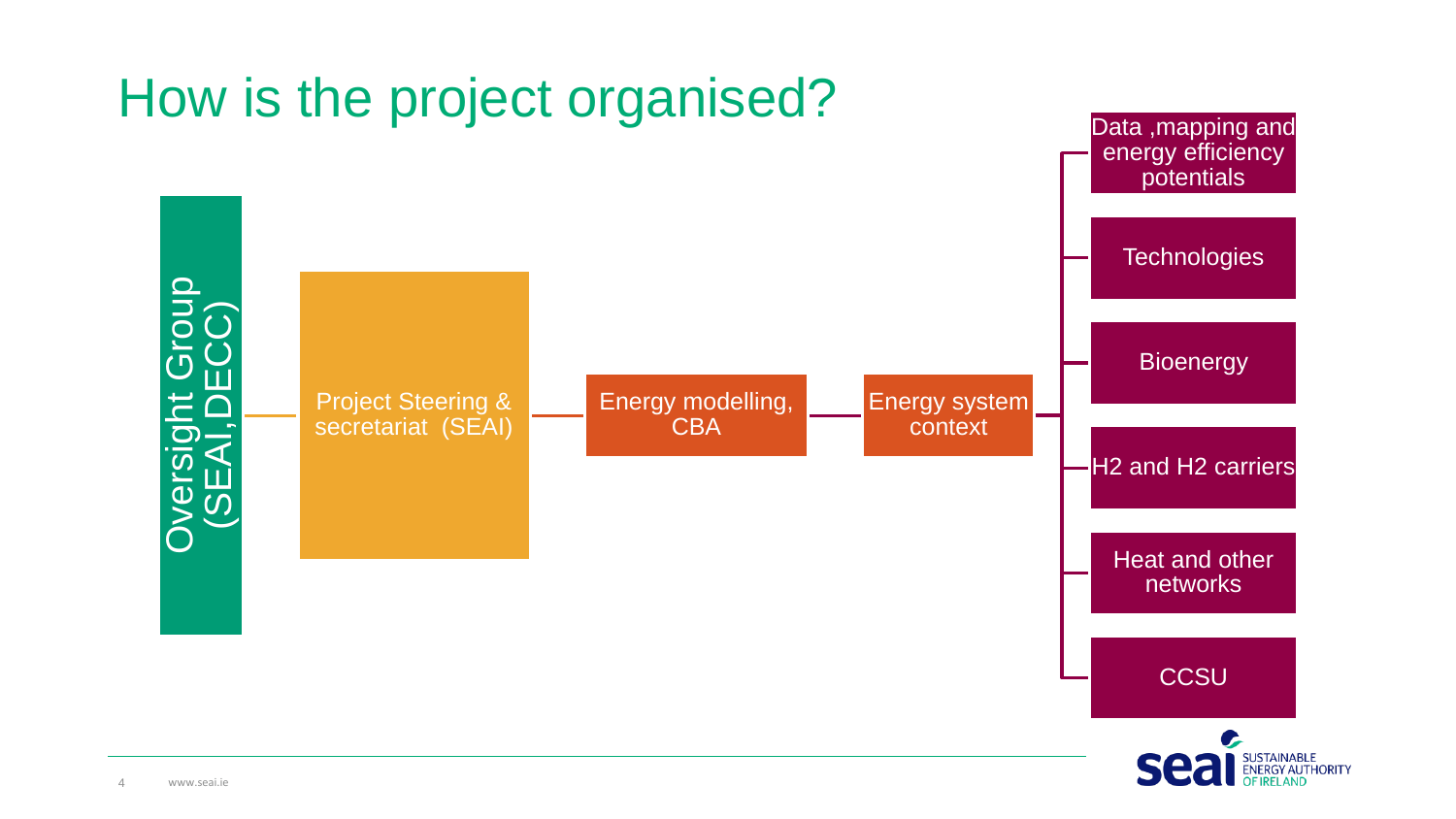### Overview of scenarios for detailed modelling and CBA



- Business as usual.
- All sectors continue to use carbon-intensive practices.
- Limited deployment of heat networks, new technologies or fuel switching.
- Does not meet net zero by 2050.



- Weighted towards electrification of low-T applications, coupled with minimal (if any) bioderived gases, CCS, and/or  $H_2$  use for high-T cases.
- High levels of heat networks deployment and significant efficiency uptake.
- Net zero by 2050.



- Weighted towards bioderived gases, CCS infrastructure, and/or  $H_2$ , coupled with domestic and commercial fuel switching to bio-derived gases and/or  $H_2$ .
- Low level of heat networks deployment or efficiency uptake.
- Net zero by 2050.



- Steady progress.
- Mix of cost-effective deployment of lowcarbon technologies (electricity, bio-derived gases, and/or  $H_2$ ).
- Medium level of industrial CCS, heat networks, and energy efficiency deployed.
- Net zero by 2050.





- Accelerated progress.
- Driven by policy targets; all low-T applications are quickly electrified, while bio-derived gases and/or  $H<sub>2</sub>$  are taken up to decarbonise the grid.
- High levels of heat networks deployment and efficiency uptake.
- Net zero by 2050.

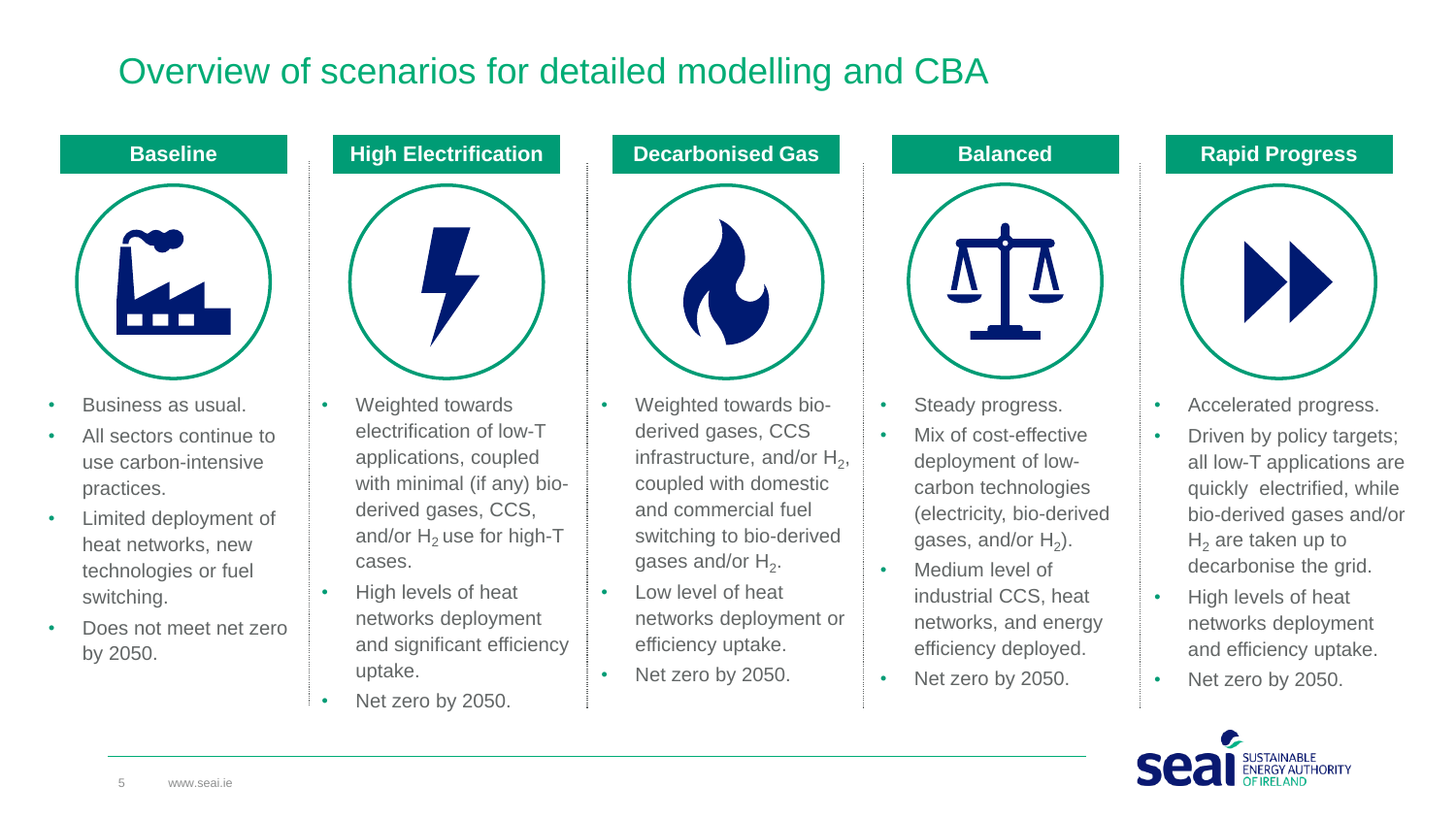### Overview of policy modelling to 2030

• Policies and targets relating to building decarbonisation, as outlined in the 2019 Climate Action Plan and the National Development Plan 2018 – 2027 (part of Project Ireland 2040) are incorporated into the modelling in two ways:



#### Bottom-up policy drivers via direct incorporation: policies are embedded within the modelling.

• E.g. Home Energy Grants are treated this way, which provide a fixed grant amount for residential properties installing various energy efficiency measures and low carbon heating technologies.



Top-down policy targets via indirect incorporation: modelling outputs are compared against policy targets, with iteration carried out where necessary to give insight into the conditions required to meet various targets.

• E.g. The 600,000 installed heat pumps in residential homes by 2030 is a target that we have explored in this work.

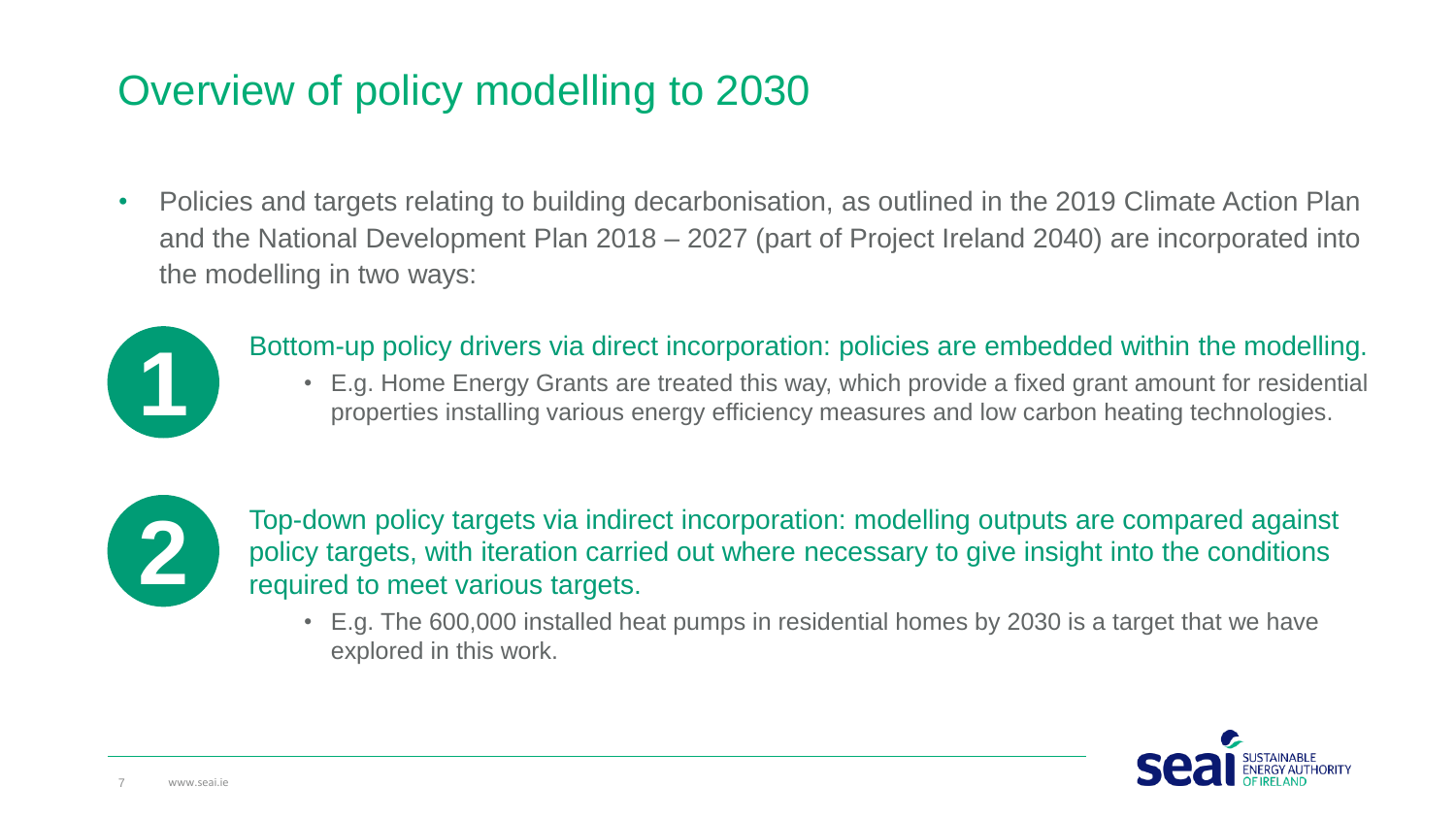# Initial insights – focus on 2030



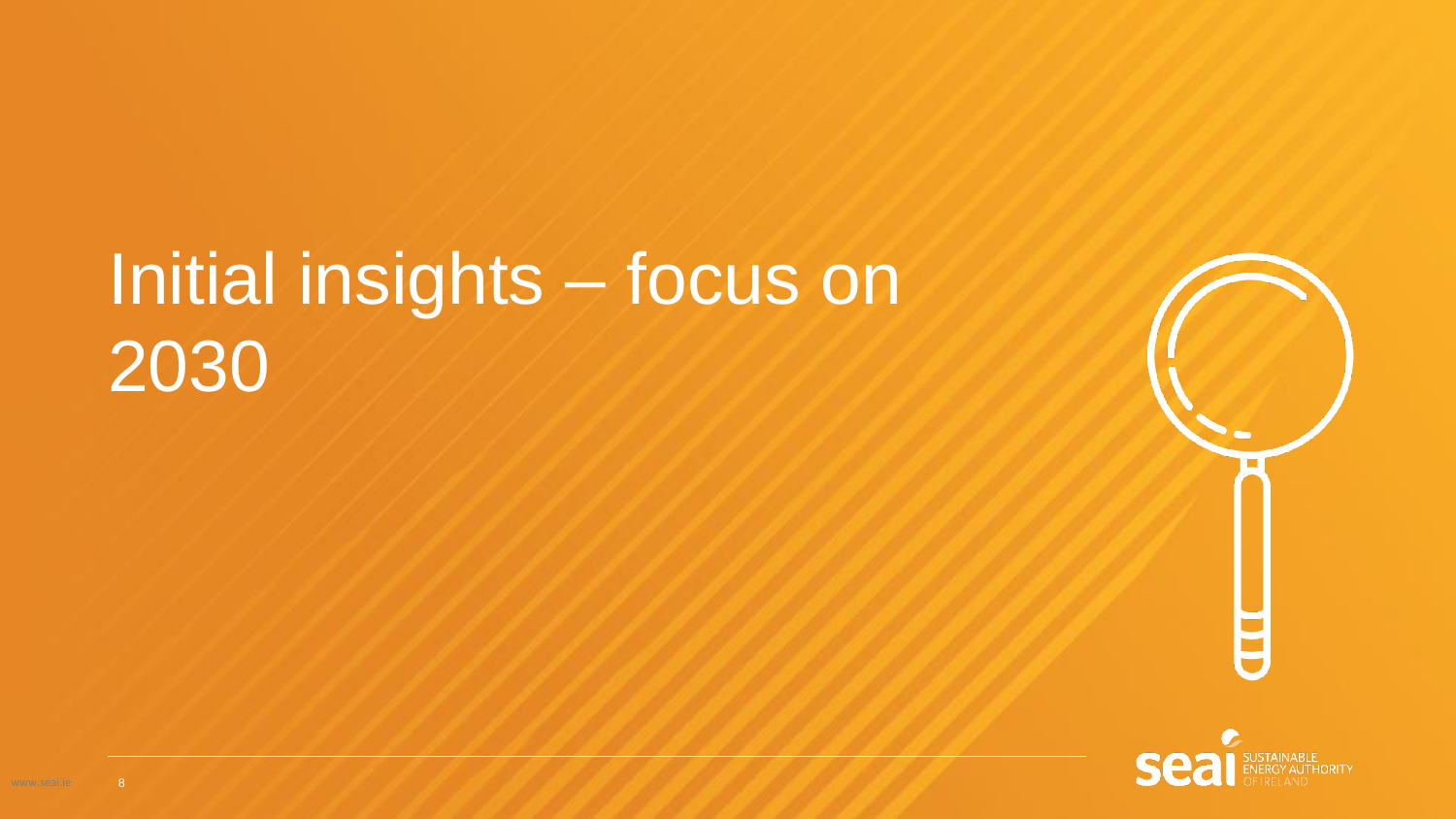### **Archetype breakdown – heating demand and emissions**



#### **Total emissions (MtCO<sup>2</sup> ) from fuel use for heating by sector, broken down by fuel type** 2 4 6 8 1.5 7.1 1.0 4.6 **Electricity** Gas Oil Solid fuels Non-bio waste

Residential Commercial Public Industry Agriculture

• The residential and industrial sectors account for the bulk of heating demand and associated emissions in Ireland, and are responsible for a combined 79% of total heating demand.

– The total heating demand of the residential and industry sectors is roughly equivalent, despite the number of residential buildings far exceeding the number of industrial sites.

 $\cap$ 

- The emissions from heating in the industrial sector is significantly lower than in the residential sector, due to a higher proportion of natural gas use for heating in industry (compared to oil in residential).
- The agriculture sector is a minor contributor (~1%) to total Irish heating demand from buildings and industry.

0.2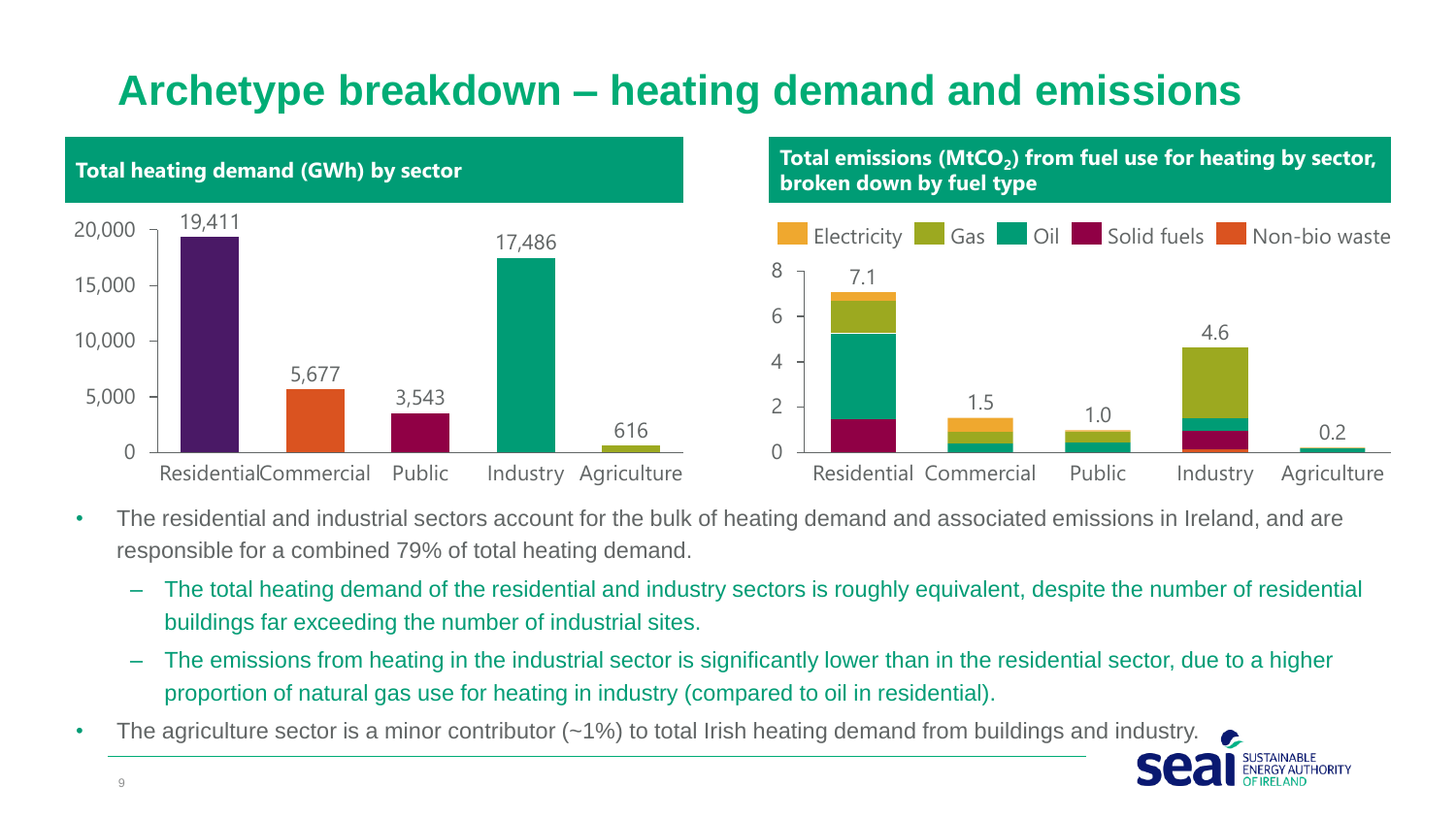### **Residential emissions – heating**

**Total emissions (ktCO<sup>2</sup> ) from fuel use for heating in the residential sector, broken down by building and fuel types**



- In the Irish residential sector, 62% of fuel-based emissions for heating come from detached houses (which make up only 42% of the residential stock).
	- Within detached houses, the majority of emissions (65%) result from consumption of oil (with this segment emitting more than the sum of all fuel types across all other property types).
- Apartments are the only type of residential buildings that have a significant proportion of emissions resulting from consumption of electricity for heating purposes.

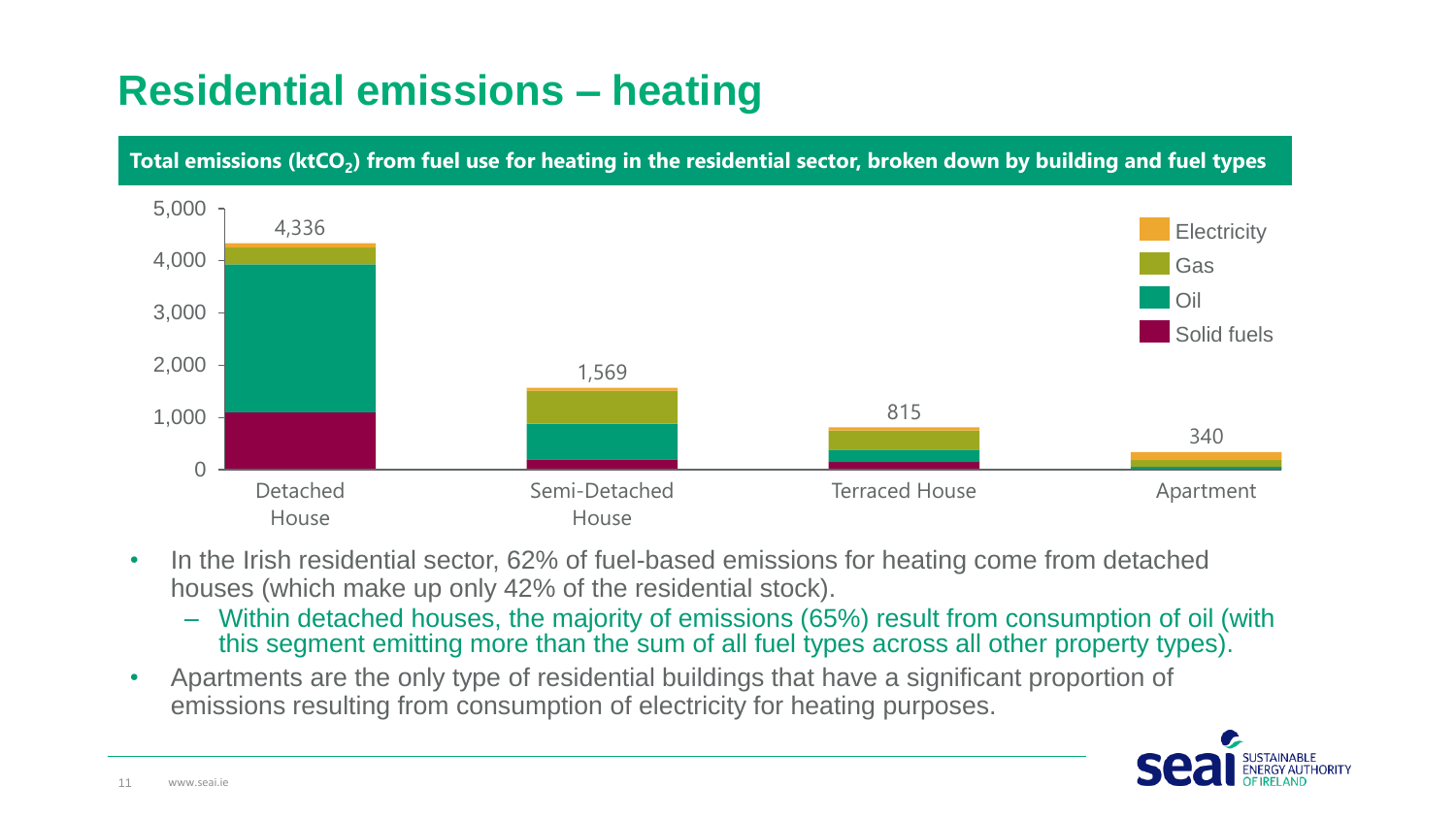### **Commercial & public services heating demand & emissions**



- The dominant heating system in the commercial and public sectors varies by building type, with electricity dominating in commercial offices and retail buildings, and gas dominating in most other building types.
- Gas and oil based emissions are the majority contributor to emissions for heating in commercial and public buildings (86%).
	- Exceptions: commercial offices and retail buildings, where electricity has the highest total emissions.

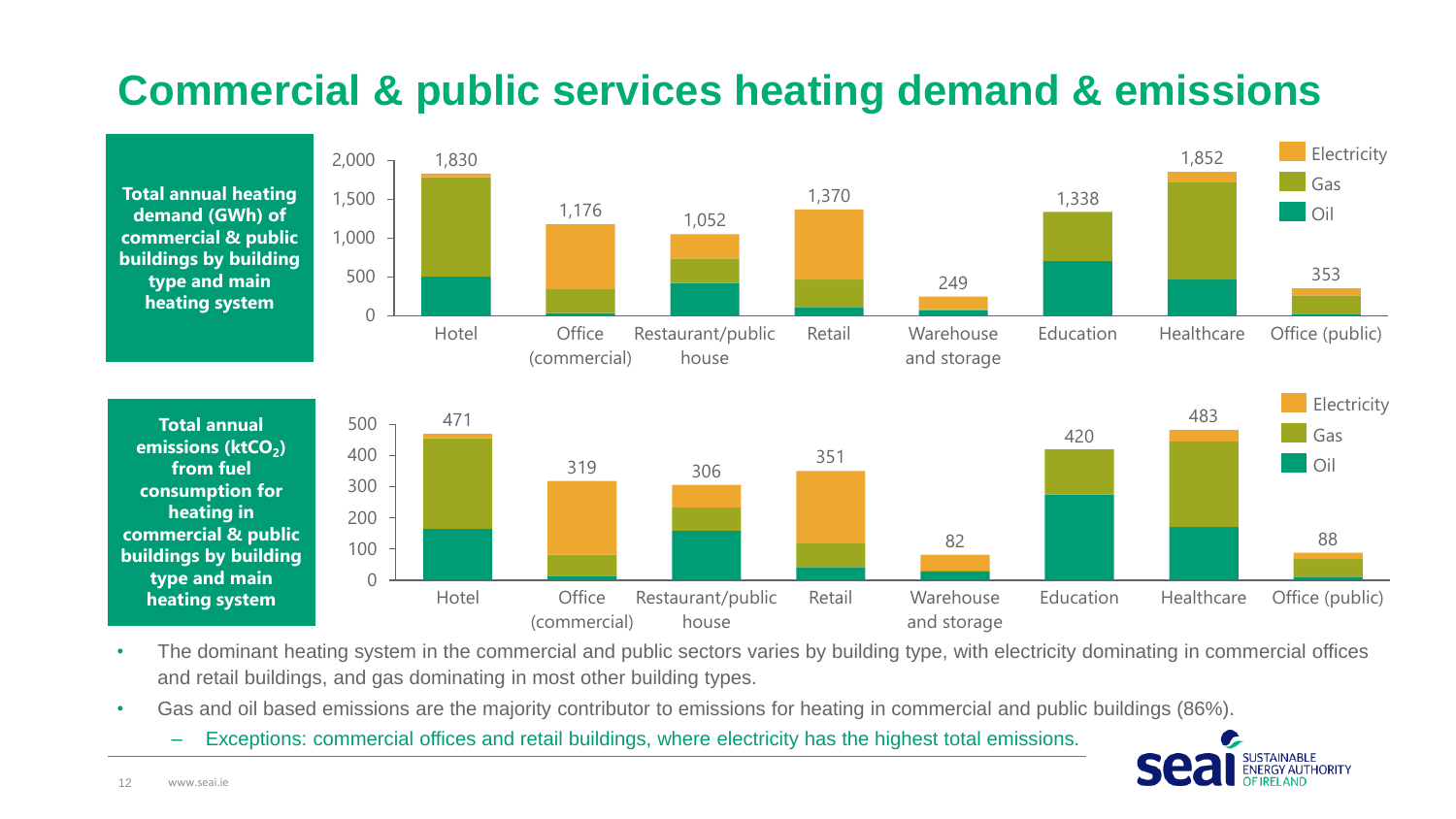

### **New Industry demand data – heat and heat grades**

- Each industrial subsector has a unique profile of required grades of heat.
	- This means that there is no one solution to decarbonise industrial heat demand; each subsector will require a different solution.
	- Some subsectors will be harder to decarbonise (i.e. Cement, which mainly has high-grade heat demand).
- The Emissions Trading Scheme covers the majority of heating demand met by each equipment type.
- There is a significant industrial heating demand provided by non-ETS boilers.

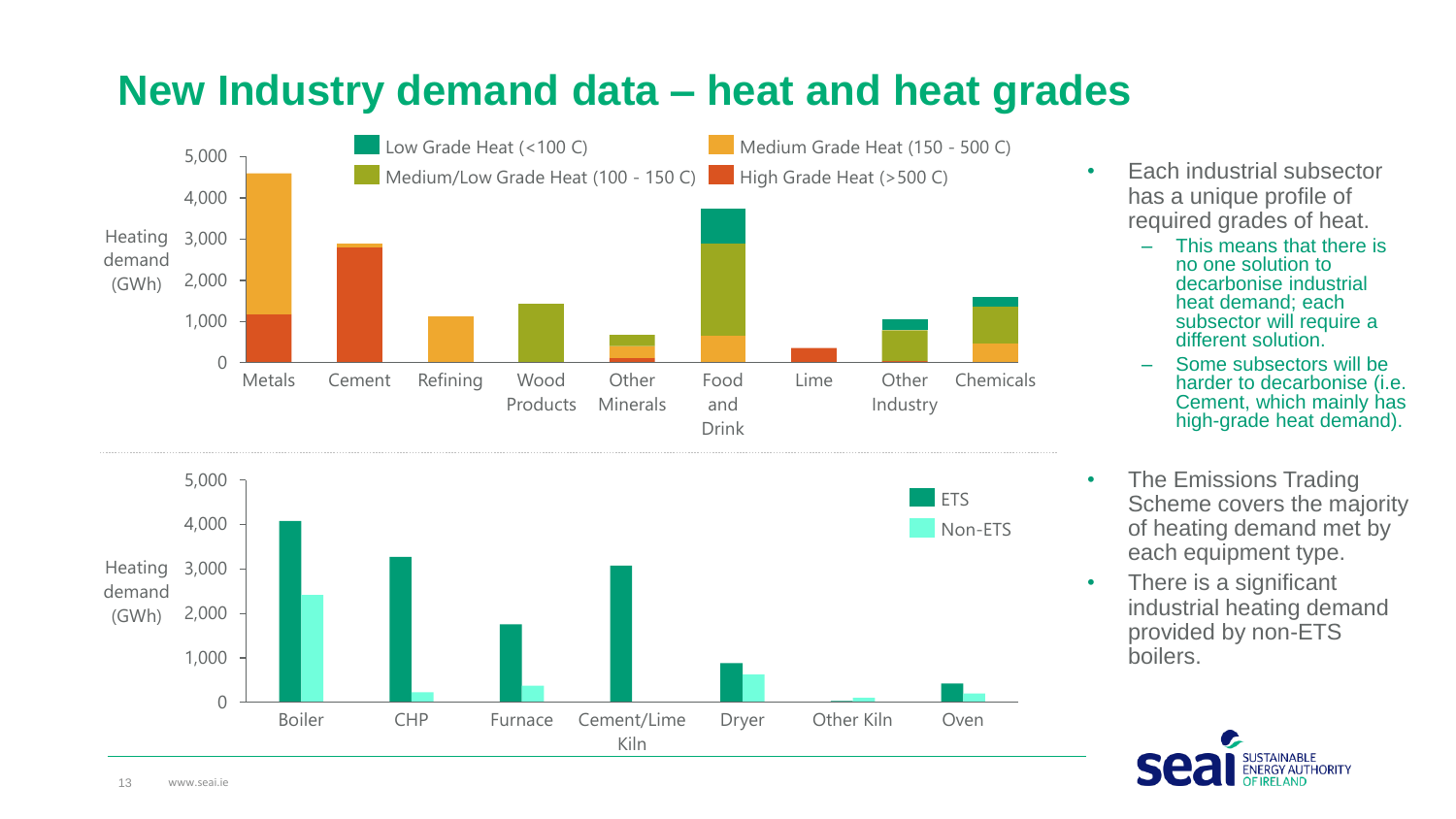### Results all scenarios

|                                      | <b>Baseline</b>                             | <b>High</b><br>electrification | <b>Decarbonised</b><br><b>gas</b> | <b>Balanced</b> | <b>Rapid</b><br><b>Progress</b> |
|--------------------------------------|---------------------------------------------|--------------------------------|-----------------------------------|-----------------|---------------------------------|
| Agricultural scenario                | 'Stable herd'                               | 'Stable herd'                  | 'Stable herd'                     | 'Stable herd'   | <b>'Changing</b><br>land use'   |
| Include land released due to         |                                             |                                |                                   |                 |                                 |
| Changes in suckler herd size         | <b>Yes</b>                                  | <b>Yes</b>                     | <b>Yes</b>                        | <b>Yes</b>      | <b>Yes</b>                      |
| Additional productivity improvements | <b>No</b>                                   | <b>Yes</b>                     | <b>Yes</b>                        | <b>Yes</b>      | <b>Yes</b>                      |
| Released land used for               |                                             |                                |                                   |                 |                                 |
| Grass/clover production for AD       | 100%                                        | $0\%$                          | 100%                              | 50%             | 100%                            |
| Energy crops (SRC)                   | $0\%$                                       | 100%                           | $0\%$                             | 50%             | $0\%$                           |
|                                      | Resource estimates for 2030 (TWh of biogas) |                                |                                   |                 |                                 |
| <b>Grass for AD</b>                  | 1.11                                        | $\overline{0}$                 | 2.69                              | 1.34            | 4.12                            |
| Slurry codigested with grass in AD   | 0.16                                        | $\Omega$                       | 0.39                              | 0.19            | 0.60                            |
| Domestic and commercial food waste   | 0.37                                        | 0.37                           | 0.37                              | 0.37            | 0.37                            |
| Industrial food waste                | 0.10                                        | 0.10                           | 0.10                              | 0.10            | 0.10                            |
| Pig slurry                           | 0.52                                        | 0.52                           | 0.52                              | 0.52            | 0.52                            |
| Total                                | 2.26                                        | 0.99                           | 4.06                              | 2.52            | 5.70                            |

\* Stable herd: 10% increase in the dairy herd and a 23% reduction in suckler herd by 2030 so overall herd size remains relatively stable. Changing land use: suckler herd declines by an additional 20% by 2030 leading to a net reduction of about 600,000 head in the national herd-

**AUTHORITY**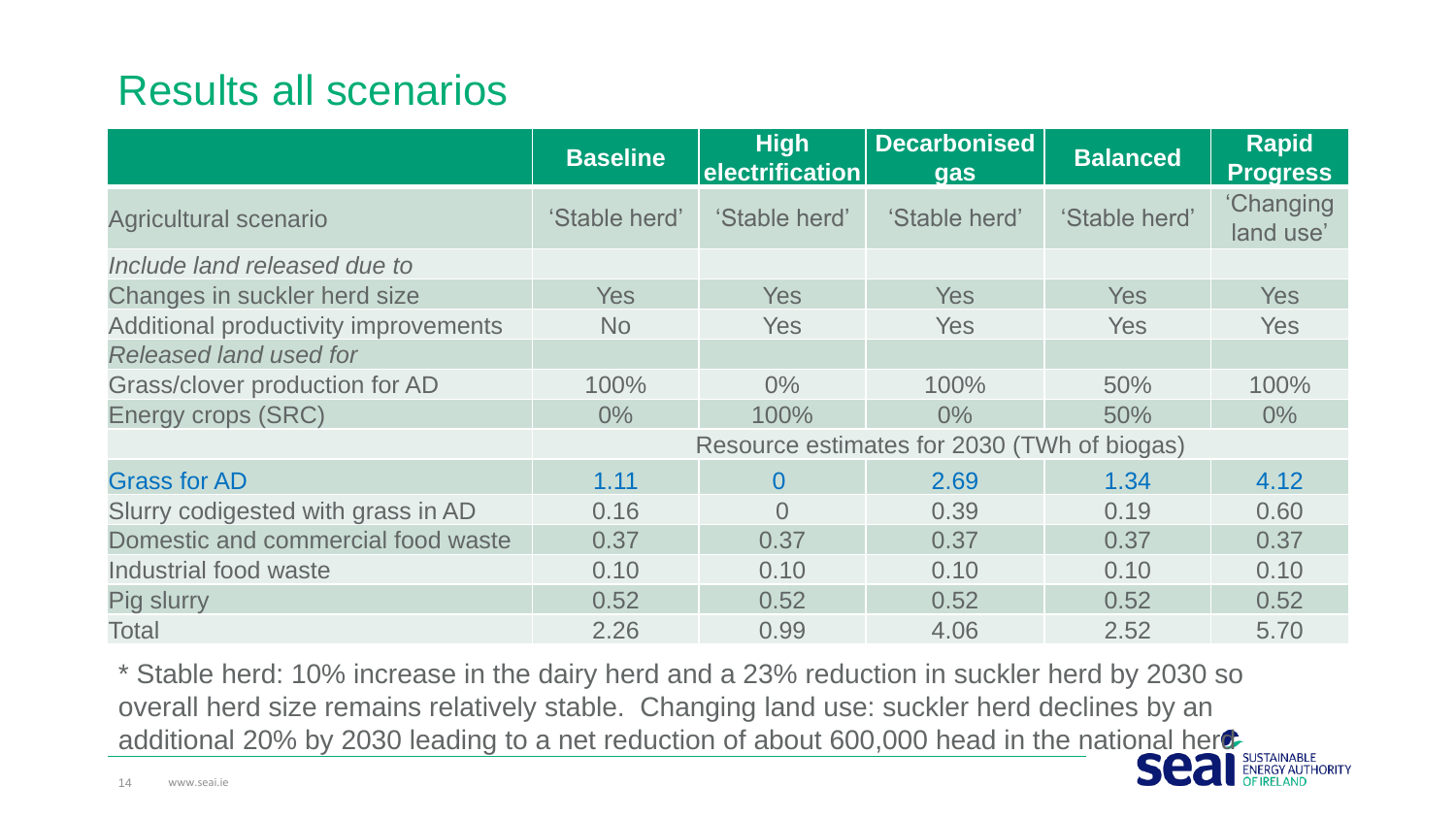### Agri Biomethane potential more limited. Land constraints reduces available land. Productivity a key challenge.





#### *Key points:*

- Only suitable land considered:
	- protected areas,
	- environmentally sensitive areas (incl. permeant pasture)
	- slope, elevation,
	- soil type
- Land becomes available via:
	- Beef herd changes
	- Productivity improvements excluding additional N application
- Red clover grown on available land
	- Dowth and Teagasc estimates on yield
- An additional uptake factor is applied to reflect other barriers to making the switch to this new type of grass cultivation

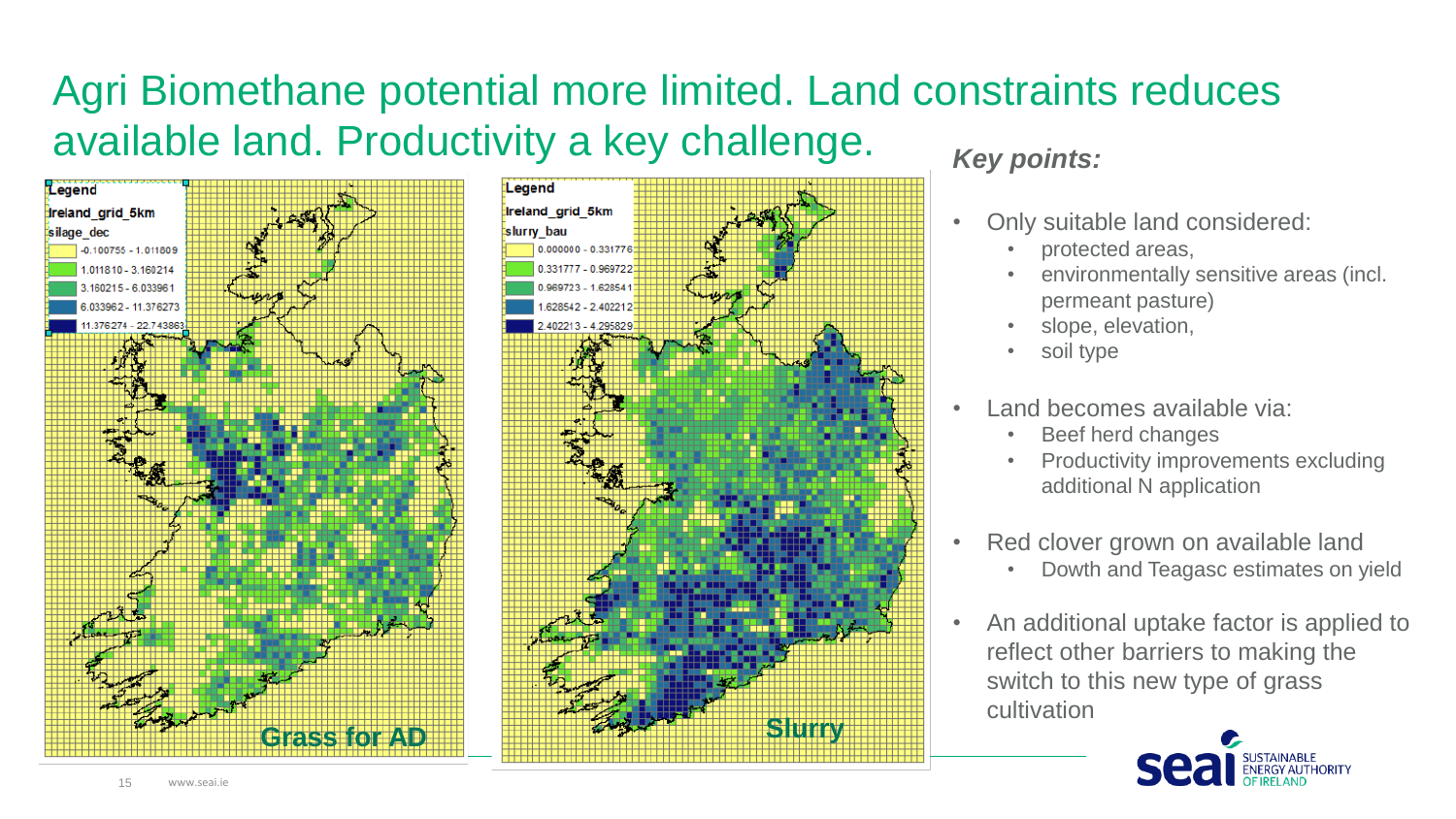### **District heating analysis explored potential in detail**

GIS datafiles of thermal demand at the SA level produced to form basis for new heat map



*Highest heat demand around cities and industrial clusters as expected* 

•Modelling at the SA level shows that 2.5% of heat demand has **high viability** for district heating

•Our analysis shows that at heat densities >1000 MWh/km, the heat density has less of an effect on DH capital costs

•**With measures to close the viability gap, up to 54% of the building heat demand could be served by heat networks**

•Due to a low demand in Ireland, district cooling is not feasible.